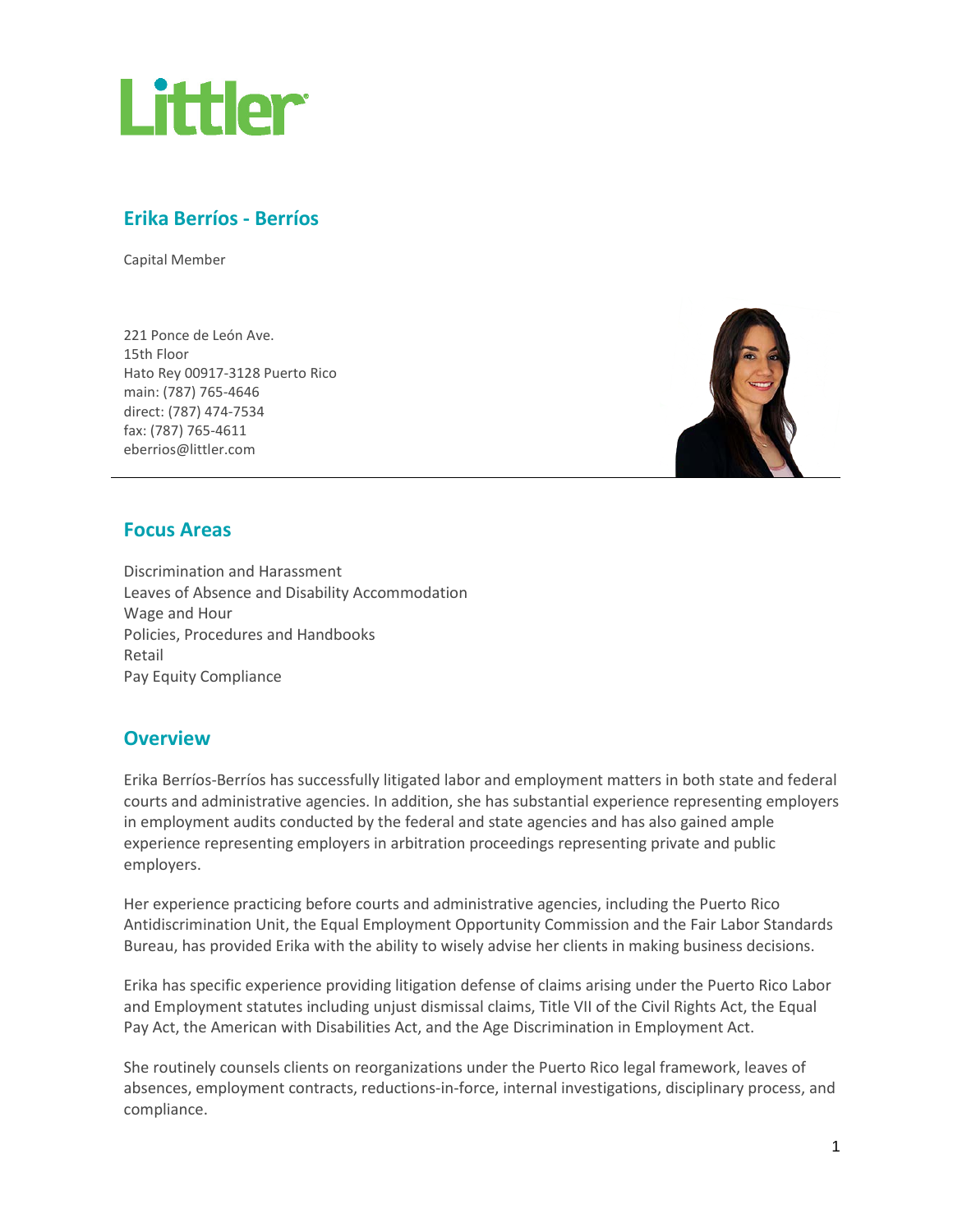

Additionally, Erika frequently conducts training programs and seminars for all levels of management in various industries in the following topics: sexual harassment in the workplace, employment discrimination, diversity and inclusion, domestic violence protocol, equal pay, internal investigations, and disciplinary and evaluation processes.

Erika's representative clients include retailers, insurers, nonprofit organizations, public corporations, medical device companies, pharmaceutical manufacturers.

# **Professional and Community Affiliations**

- Member, Federal Bar Association, Puerto Rico Chapter
- Member, SHRM Puerto Rico
- Member, Labor Relations Professionals Association

### **Recognition**

- Recipient, First Place, Trial Competition, *University of Puerto Rico Law School*
- Recipient, Highest Civil Law GPA Award, *University of Puerto Rico, Law School*, 2008
- Recipient, Highest Statistics GPA Award, *University of Puerto Rico*, 2005

# **Education**

J.D., University of Puerto Rico, 2008, *magna cum laude* B.A., University of Puerto Rico, 2005, *magna cum laude*

# **Bar Admissions**

Puerto Rico

# **Courts**

U.S. Court of Appeals, 1st Circuit Supreme Court of Puerto Rico U.S. District Court, District of Puerto Rico

# **Languages**

Spanish English

# **Publications & Press**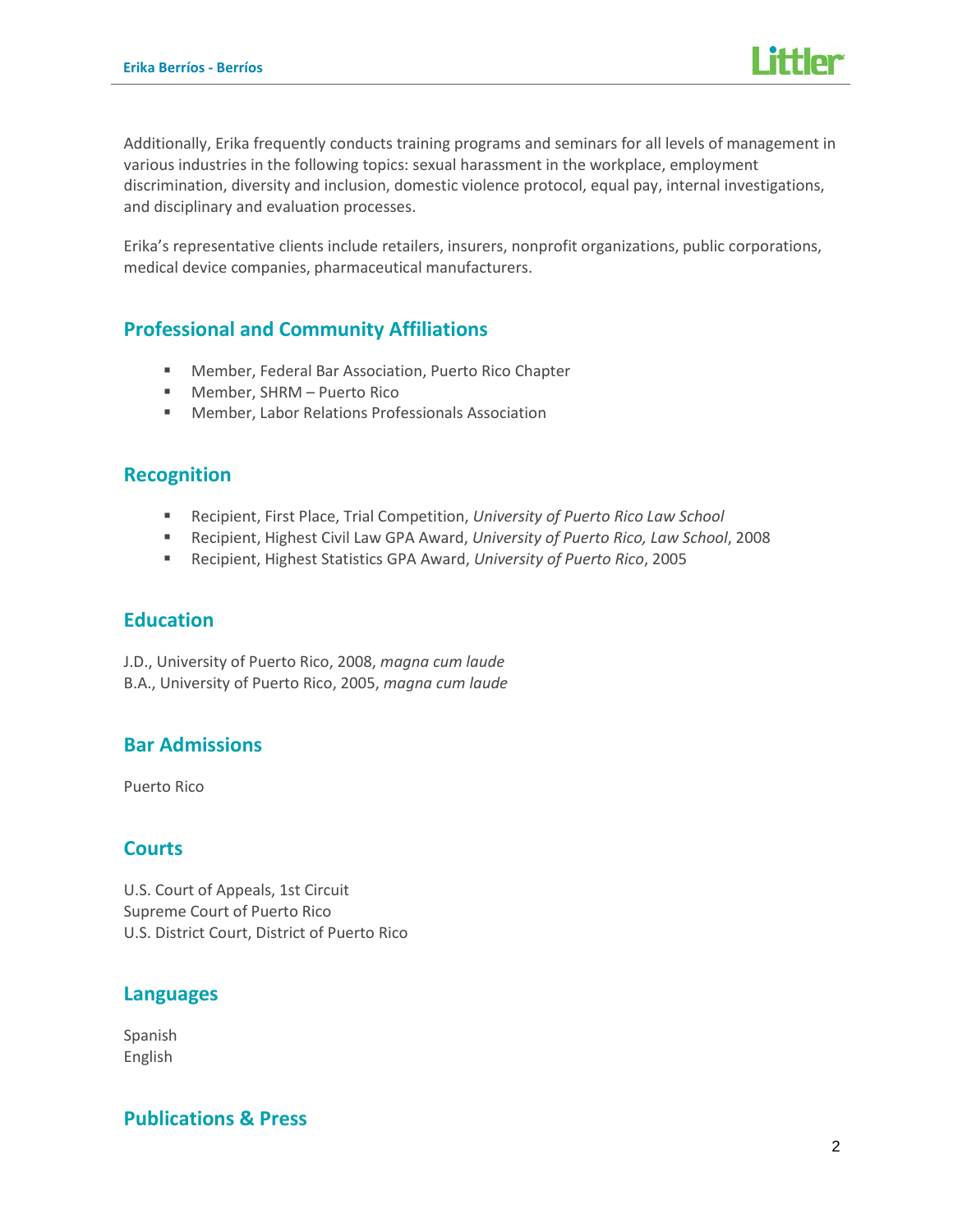**Littler Global Guide - Puerto Rico - Q3 2019** *Littler Global Guide Quarterly* October 16, 2019

#### **Littler Pay Equity Assessment™ Now Available in Puerto Rico**

*Littler Press Release* September 24, 2019

# **Littler Pay Equity Assessment™ Ahora Disponible En Puerto Rico**

*Littler Press Release* September 24, 2019

#### **Puerto Rico Enacts Law Providing Unpaid Leave and Reasonable Accommodation for Victims of Abuse** *Littler ASAP* August 8, 2019

#### **Puerto Rico Supreme Court Holds Act 2's Counterclaim Bar Does Not Preclude Employer's Independent Suit** *Littler ASAP* August 7, 2019

**Littler Global Guide - Puerto Rico - Q2 2019** *Littler Global Guide Quarterly* July 17, 2019

#### **Guidelines on the Interpretation of Puerto Rico's Employment Legislation, Chapters 4, 5 and 7** *Littler Insight* June 11, 2019

#### **Guidelines on the Interpretation of Puerto Rico's Employment Legislation, Chapters 1-3** *Littler Insight* June 4, 2019

#### **Puerto Rico Supreme Court Holds that an Employee's Felony Indictment Constitutes Just Cause for Termination** *Littler ASAP* May 7, 2019

**Littler Global Guide - Puerto Rico - Q4 2018** *Littler Global Guide Quarterly* January 16, 2019

#### **Puerto Rico Adopts New Regulation to Administer Unemployment Insurance** *Littler ASAP* November 28, 2018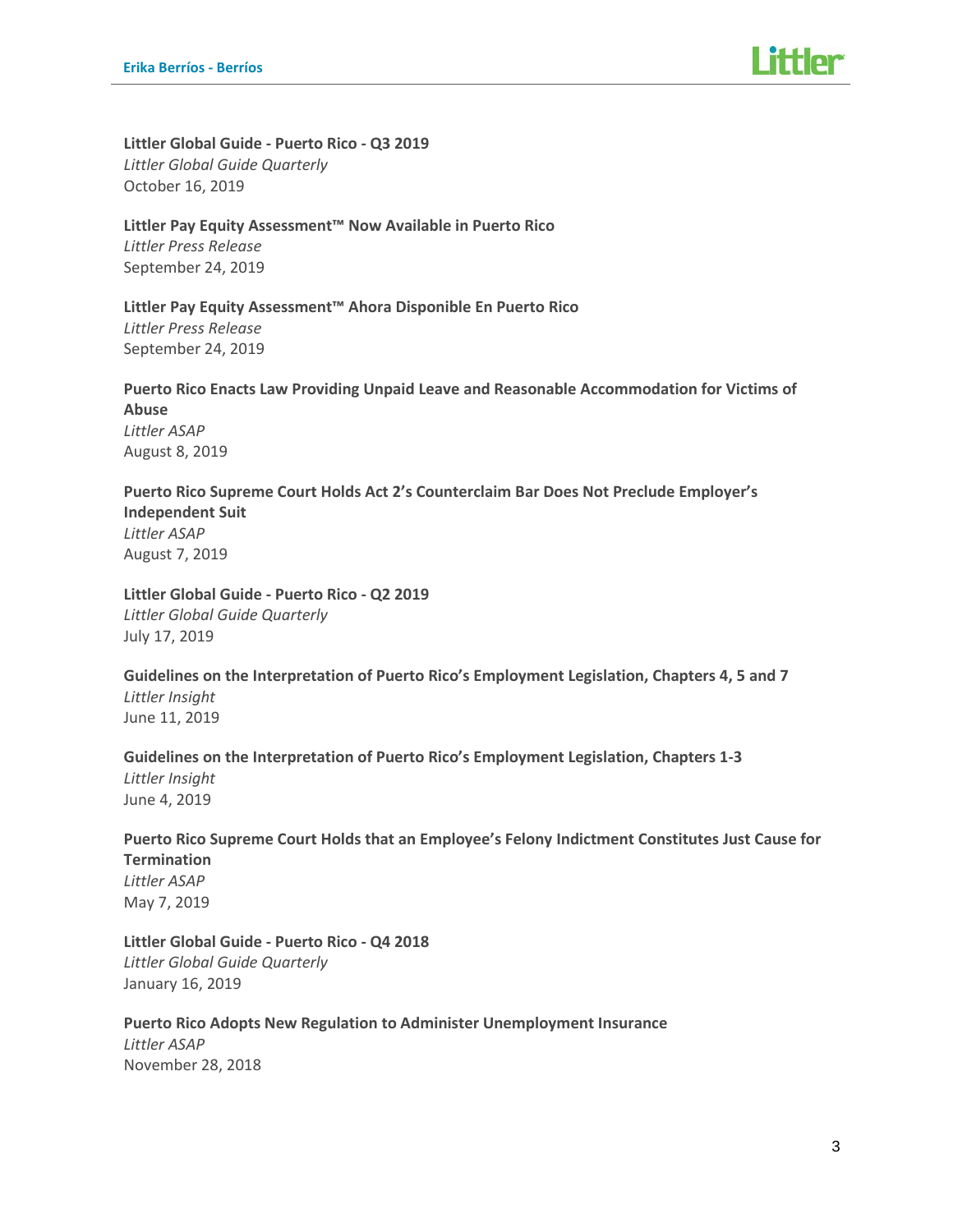**Puerto Rico Supreme Court Sets Standard to Apply the Successor Liability Doctrine** *Littler ASAP* March 15, 2018

**Littler Global Guide - Puerto Rico - Q4 2017** *Littler Global Guide Quarterly* January 19, 2018

**Employers Have until January 5, 2018 to Submit Comments on Proposed Regulation Implementing Puerto Rico's Working Hours and Days Act** *Littler ASAP* December 11, 2017

**Puerto Rico Secretary of Labor Issues Opinion Regarding Allowed Payroll Deductions Following Hurricanes Irma and María** *Littler ASAP* November 14, 2017

**Deadline to Make Contributions and File Quarterly Unemployment and Disability Tax Report in Puerto Rico Extended until December 15, 2017** *Littler ASAP* October 25, 2017

**Puerto Rico Secretary of Labor and Human Resources Issues New Guidelines Governing Payment of the Christmas Bonus**  *Littler ASAP* October 23, 2017

**Puerto Rico Secretary of Labor Issues Opinion Regarding Employee Compensation Following Hurricanes Irma and María** *Littler ASAP* October 18, 2017

**Puerto Rico Approves Major Reform of its Employment Laws** *Littler ASAP* January 26, 2017

# **Speaking Engagements**

**V Conferencia Anual en Perú** Hilton Lima MirafloresAvenida La Paz 1099Lima 18, Perú September 5, 2019

**2019 Puerto Rico Conference** Hato Rey, PR April 12, 2019